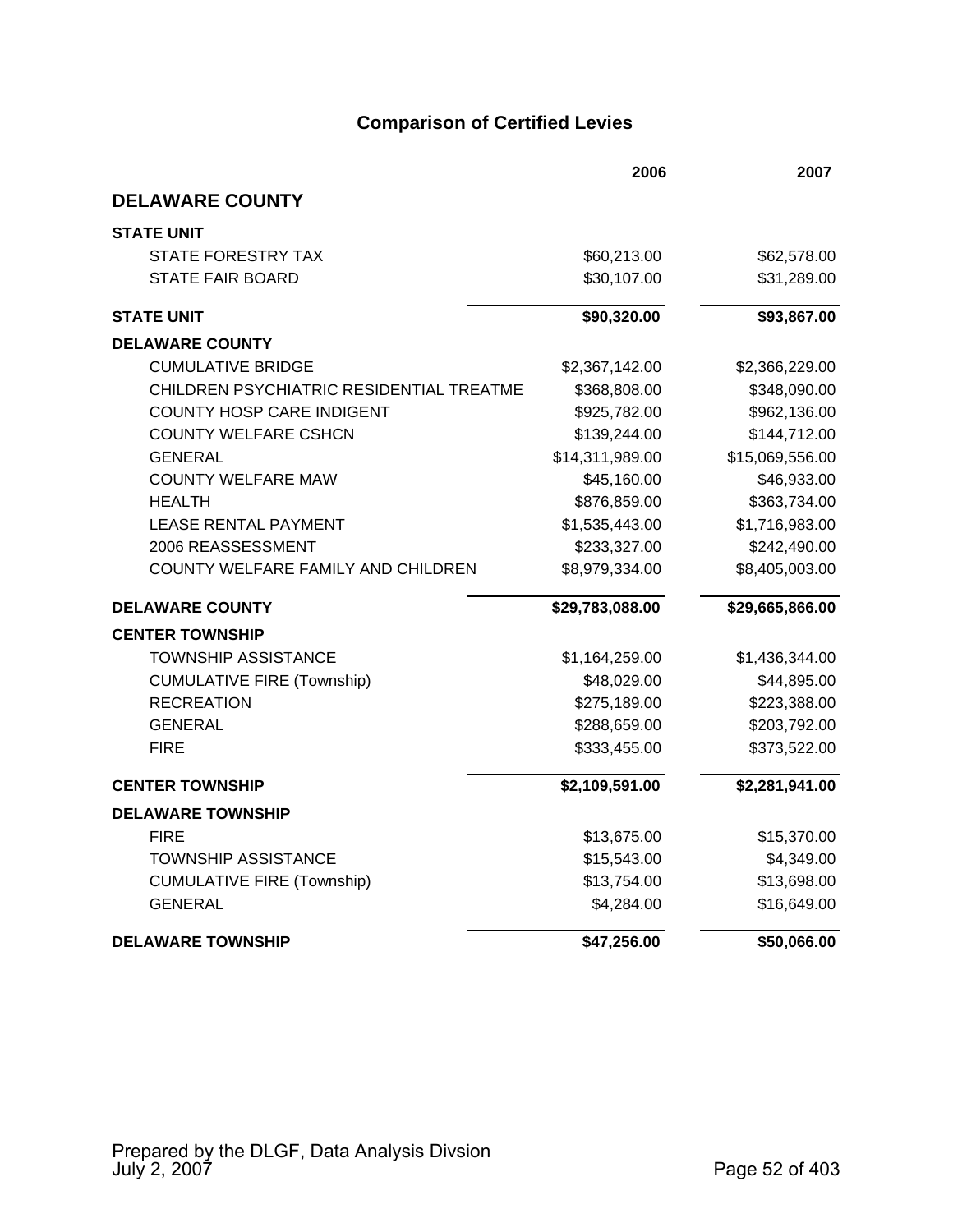|                                   | 2006         | 2007         |
|-----------------------------------|--------------|--------------|
| <b>DELAWARE COUNTY</b>            |              |              |
| <b>HAMILTON TOWNSHIP</b>          |              |              |
| <b>FIRE</b>                       | \$49,801.00  | \$55,399.00  |
| <b>TOWNSHIP ASSISTANCE</b>        | \$7,044.00   | \$8,732.00   |
| FIRE EQUIPMENT DEBT               | \$79,385.00  | \$50,605.00  |
| <b>GENERAL</b>                    | \$7,044.00   | \$7,606.00   |
| <b>CUMULATIVE FIRE (Township)</b> | \$62,374.00  | \$64,454.00  |
| <b>HAMILTON TOWNSHIP</b>          | \$205,648.00 | \$186,796.00 |
| <b>HARRISON TOWNSHIP</b>          |              |              |
| <b>FIRE</b>                       | \$16,712.00  | \$17,654.00  |
| <b>GENERAL</b>                    | \$16,551.00  | \$28,452.00  |
| <b>CUMULATIVE FIRE (Township)</b> | \$28,603.00  | \$31,023.00  |
| <b>TOWNSHIP ASSISTANCE</b>        | \$10,284.00  | \$0.00       |
| <b>HARRISON TOWNSHIP</b>          | \$72,150.00  | \$77,129.00  |
| <b>LIBERTY TOWNSHIP</b>           |              |              |
| <b>CUMULATIVE FIRE (Township)</b> | \$21,415.00  | \$21,860.00  |
| <b>FIRE EQUIPMENT DEBT</b>        | \$42,720.00  | \$37,314.00  |
| <b>FIRE</b>                       | \$19,980.00  | \$22,489.00  |
| <b>TOWNSHIP ASSISTANCE</b>        | \$8,631.00   | \$14,958.00  |
| <b>GENERAL</b>                    | \$13,455.00  | \$8,486.00   |
| <b>LIBERTY TOWNSHIP</b>           | \$106,201.00 | \$105,107.00 |
| <b>MONROE TOWNSHIP</b>            |              |              |
| FIRE EQUIPMENT DEBT               | \$39,597.00  | \$71,948.00  |
| <b>GENERAL</b>                    | \$18,043.00  | \$25,928.00  |
| <b>FIRE</b>                       | \$29,183.00  | \$31,087.00  |
| <b>CUMULATIVE FIRE (Township)</b> | \$22,402.00  | \$22,127.00  |
| <b>TOWNSHIP ASSISTANCE</b>        | \$13,926.00  | \$7,466.00   |
| <b>MONROE TOWNSHIP</b>            | \$123,151.00 | \$158,556.00 |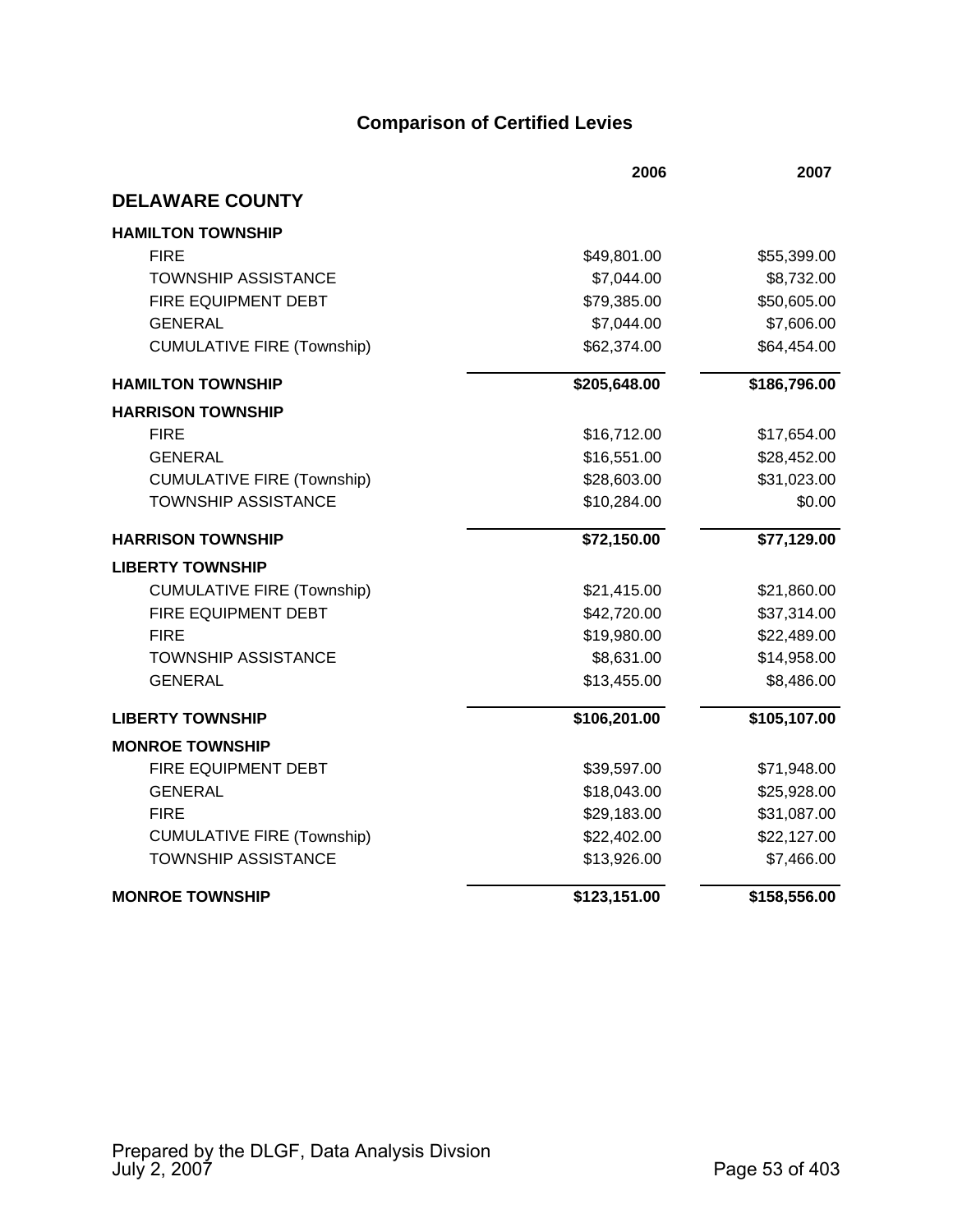|                                   | 2006         | 2007         |
|-----------------------------------|--------------|--------------|
| <b>DELAWARE COUNTY</b>            |              |              |
| <b>MT. PLEASANT TOWNSHIP</b>      |              |              |
| <b>CUMULATIVE FIRE (Township)</b> | \$44,470.00  | \$42,121.00  |
| <b>GENERAL</b>                    | \$97,973.00  | \$67,286.00  |
| <b>FIRE</b>                       | \$94,700.00  | \$98,618.00  |
| <b>TOWNSHIP ASSISTANCE</b>        | \$28,961.00  | \$64,142.00  |
| FIRE EQUIPMENT DEBT               | \$59,860.00  | \$65,470.00  |
| <b>MT. PLEASANT TOWNSHIP</b>      | \$325,964.00 | \$337,637.00 |
| <b>NILES TOWNSHIP</b>             |              |              |
| <b>TOWNSHIP ASSISTANCE</b>        | \$1,999.00   | \$2,163.00   |
| <b>GENERAL</b>                    | \$26,164.00  | \$27,843.00  |
| <b>FIRE</b>                       | \$6,139.00   | \$6,472.00   |
| <b>NILES TOWNSHIP</b>             | \$34,302.00  | \$36,478.00  |
| <b>PERRY TOWNSHIP</b>             |              |              |
| <b>GENERAL</b>                    | \$7,257.00   | \$8,105.00   |
| <b>TOWNSHIP ASSISTANCE</b>        | \$1,451.00   | \$849.00     |
| <b>FIRE</b>                       | \$8,709.00   | \$8,877.00   |
| <b>CUMULATIVE FIRE (Township)</b> | \$11,888.00  | \$11,965.00  |
| <b>PERRY TOWNSHIP</b>             | \$29,305.00  | \$29,796.00  |
| <b>SALEM TOWNSHIP</b>             |              |              |
| <b>CUMULATIVE FIRE (Township)</b> | \$13,781.00  | \$13,664.00  |
| <b>RAINY DAY</b>                  | \$0.00       | \$0.00       |
| <b>GENERAL</b>                    | \$33,290.00  | \$33,381.00  |
| <b>TOWNSHIP ASSISTANCE</b>        | \$6,688.00   | \$6,934.00   |
| <b>FIRE</b>                       | \$43,326.00  | \$44,382.00  |
| <b>SALEM TOWNSHIP</b>             | \$97,085.00  | \$98,361.00  |
| <b>UNION TOWNSHIP</b>             |              |              |
| <b>GENERAL</b>                    | \$2,302.00   | \$12,021.00  |
| <b>TOWNSHIP ASSISTANCE</b>        | \$18,584.00  | \$9,963.00   |
| <b>FIRE</b>                       | \$14,672.00  | \$15,140.00  |
| <b>CUMULATIVE FIRE (Township)</b> | \$8,773.00   | \$8,525.00   |
| <b>UNION TOWNSHIP</b>             | \$44,331.00  | \$45,649.00  |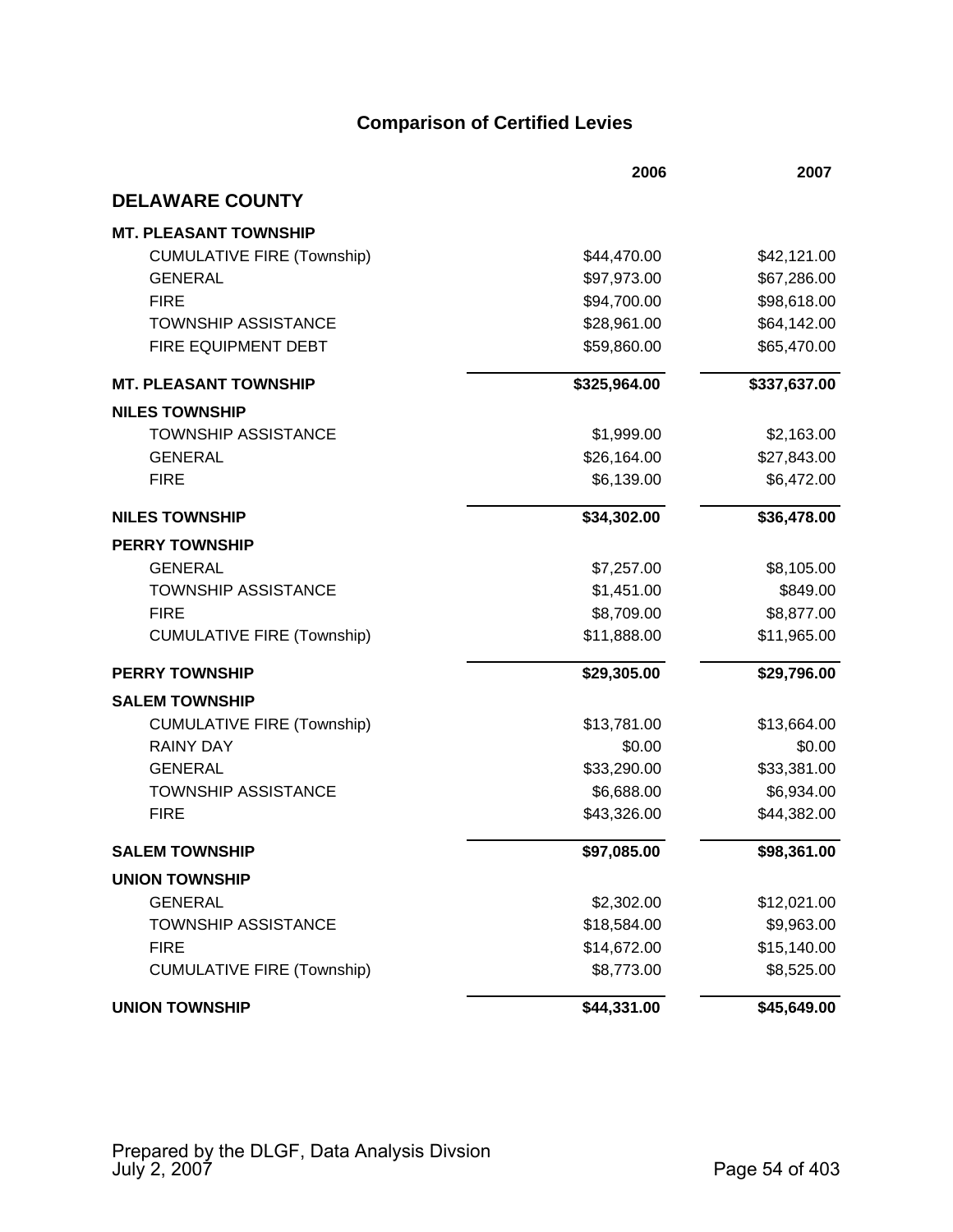|                                       | 2006            | 2007            |
|---------------------------------------|-----------------|-----------------|
| <b>DELAWARE COUNTY</b>                |                 |                 |
| <b>WASHINGTON TOWNSHIP</b>            |                 |                 |
| <b>GENERAL</b>                        | \$13,723.00     | \$14,224.00     |
| <b>TOWNSHIP ASSISTANCE</b>            | \$0.00          | \$0.00          |
| <b>FIRE</b>                           | \$14,063.00     | \$14,281.00     |
| <b>WASHINGTON TOWNSHIP</b>            | \$27,786.00     | \$28,505.00     |
| <b>MUNCIE CIVIL CITY</b>              |                 |                 |
| <b>MOTOR VEHICLE HIGHWAY</b>          | \$0.00          | \$0.00          |
| POLICE PENSION                        | \$1,801,651.00  | \$2,890,672.00  |
| <b>PARK</b>                           | \$836,217.00    | \$892,435.00    |
| <b>CEMETERY</b>                       | \$234,436.00    | \$313,558.00    |
| <b>FIRE PENSION</b>                   | \$1,569,061.00  | \$2,295,097.00  |
| <b>GENERAL</b>                        | \$17,595,635.00 | \$18,859,874.00 |
| <b>BOND-GENERAL SINKING</b>           | \$31,381.00     | \$35,252.00     |
| <b>MUNCIE CIVIL CITY</b>              | \$22,068,381.00 | \$25,286,888.00 |
| <b>ALBANY CIVIL TOWN</b>              |                 |                 |
| <b>GENERAL</b>                        | \$177,572.00    | \$189,168.00    |
| <b>RAINY DAY</b>                      | \$0.00          | \$0.00          |
| CASINO/RIVERBOAT                      | \$0.00          | \$0.00          |
| <b>CUMULATIVE CAPITAL DEVELOPMENT</b> | \$14,689.00     | \$15,333.00     |
| <b>MOTOR VEHICLE HIGHWAY</b>          | \$70,778.00     | \$69,834.00     |
| <b>PARK</b>                           | \$941.00        | \$944.00        |
| <b>ALBANY CIVIL TOWN</b>              | \$263,980.00    | \$275,279.00    |
| <b>EATON CIVIL TOWN</b>               |                 |                 |
| <b>PARK &amp; RECREATION</b>          | \$6,998.00      | \$0.00          |
| <b>GENERAL</b>                        | \$249,118.00    | \$278,433.00    |
| MOTOR VEHICLE HIGHWAY                 | \$0.00          | \$0.00          |
| CASINO/RIVERBOAT                      | \$0.00          | \$0.00          |
| CUMULATIVE CAPITAL DEVELOPMENT        | \$11,133.00     | \$11,303.00     |
| <b>FIRE EQUIPMENT</b>                 | \$0.00          | \$0.00          |
| <b>EATON CIVIL TOWN</b>               | \$267,249.00    | \$289,736.00    |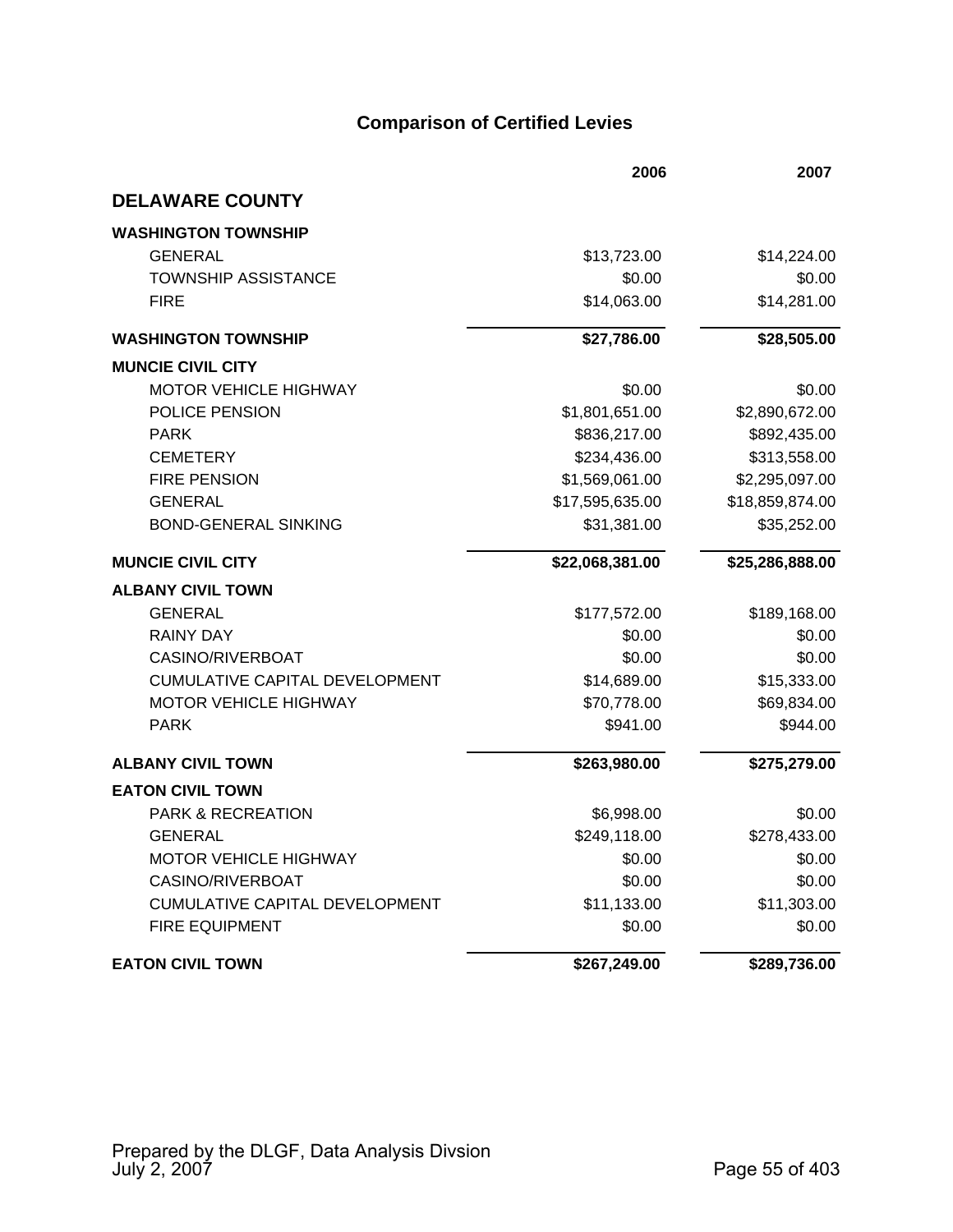|                                       | 2006           | 2007           |
|---------------------------------------|----------------|----------------|
| <b>DELAWARE COUNTY</b>                |                |                |
| <b>GASTON CIVIL TOWN</b>              |                |                |
| <b>GENERAL</b>                        | \$133,354.00   | \$159,966.00   |
| <b>MOTOR VEHICLE HIGHWAY</b>          | \$0.00         | \$0.00         |
| <b>RAINY DAY</b>                      | \$0.00         | \$0.00         |
| <b>GASTON CIVIL TOWN</b>              | \$133,354.00   | \$159,966.00   |
| <b>SELMA CIVIL TOWN</b>               |                |                |
| <b>PLAN COMMISSION</b>                | \$0.00         | \$0.00         |
| <b>MOTOR VEHICLE HIGHWAY</b>          | \$29,997.00    | \$16,994.00    |
| <b>GENERAL</b>                        | \$49,980.00    | \$70,813.00    |
| <b>RAINY DAY</b>                      | \$0.00         | \$0.00         |
| <b>CUMULATIVE CAPITAL DEVELOPMENT</b> | \$4,745.00     | \$4,841.00     |
| CASINO/RIVERBOAT                      | \$0.00         | \$0.00         |
| <b>SELMA CIVIL TOWN</b>               | \$84,722.00    | \$92,648.00    |
| YORKTOWN CIVIL TOWN                   |                |                |
| <b>PARK &amp; RECREATION</b>          | \$19,854.00    | \$218,095.00   |
| <b>RAINY DAY</b>                      | \$0.00         | \$0.00         |
| <b>MOTOR VEHICLE HIGHWAY</b>          | \$473,544.00   | \$220,952.00   |
| <b>GENERAL</b>                        | \$1,018,801.00 | \$1,130,790.00 |
| <b>CEMETERY</b>                       | \$0.00         | \$0.00         |
| <b>CUMULATIVE CAPITAL DEVELOPMENT</b> | \$85,048.00    | \$91,111.00    |
| <b>CUMULATIVE FIRE SPECIAL</b>        | \$56,600.00    | \$60,635.00    |
| YORKTOWN CIVIL TOWN                   | \$1,653,847.00 | \$1,721,583.00 |
| <b>CHESTERFIELD CIVIL TOWN</b>        |                |                |
| NOT YET CERTIFIED FOR PAY 2007        |                |                |
|                                       |                |                |
| <b>DALEVILLE CIVIL TOWN</b>           |                |                |
| <b>CUMULATIVE CAPITAL DEVELOPMENT</b> | \$13,160.00    | \$12,928.00    |
| <b>MOTOR VEHICLE HIGHWAY</b>          | \$0.00         | \$0.00         |
| <b>GENERAL</b>                        | \$204,700.00   | \$242,060.00   |
| <b>DALEVILLE CIVIL TOWN</b>           | \$217,860.00   | \$254,988.00   |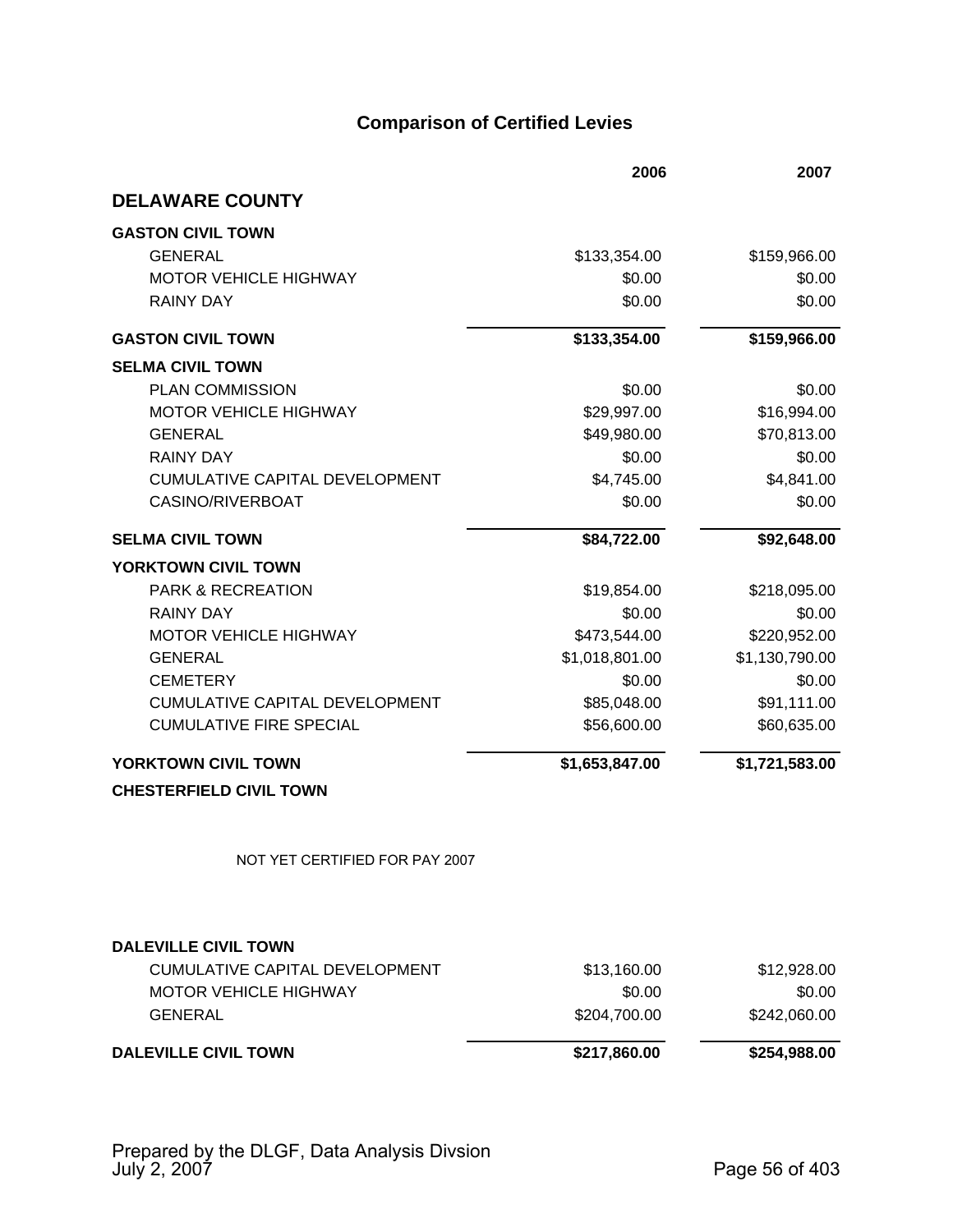|                                                 | 2006           | 2007           |
|-------------------------------------------------|----------------|----------------|
| <b>DELAWARE COUNTY</b>                          |                |                |
| DELAWARE COMMUNITY SCHOOL CORPORATION           |                |                |
| <b>BUS REPLACEMENT</b>                          | \$46,139.00    | \$102,124.00   |
| <b>CAPITAL PROJECTS (School)</b>                | \$1,807,282.00 | \$1,942,023.00 |
| <b>SCHOOL PENSION DEBT</b>                      | \$254,813.00   | \$383,382.00   |
| <b>TRANSPORTATION</b>                           | \$1,100,518.00 | \$1,269,011.00 |
| PRE-SCHOOL SPECIAL EDUCATION                    | \$11,535.00    | \$11,719.00    |
| <b>GENERAL</b>                                  | \$3,640,255.00 | \$3,899,113.00 |
| <b>DEBT SERVICE</b>                             | \$1,989,216.00 | \$1,724,382.00 |
| DELAWARE COMMUNITY SCHOOL CORPORATION           | \$8,849,758.00 | \$9,331,754.00 |
| <b>WES-DEL COMMUNITY SCHOOL CORP</b>            |                |                |
| <b>SCHOOL PENSION DEBT</b>                      | \$75,902.00    | \$81,644.00    |
| <b>TRANSPORTATION</b>                           | \$332,729.00   | \$376,646.00   |
| PRE-SCHOOL SPECIAL EDUCATION                    | \$4,357.00     | \$4,193.00     |
| <b>BUS REPLACEMENT</b>                          | \$96,540.00    | \$90,770.00    |
| <b>DEBT SERVICE</b>                             | \$541,860.00   | \$554,239.00   |
| <b>GENERAL</b>                                  | \$1,624,662.00 | \$1,697,742.00 |
| <b>CAPITAL PROJECTS (School)</b>                | \$627,851.00   | \$700,507.00   |
| <b>WES-DEL COMMUNITY SCHOOL CORP</b>            | \$3,303,901.00 | \$3,505,741.00 |
| <b>LIBERTY-PERRY COMMUNITY SCHOOL CORPORATI</b> |                |                |
| <b>SCHOOL PENSION DEBT</b>                      | \$276,625.00   | \$282,898.00   |
| <b>DEBT SERVICE</b>                             | \$581,285.00   | \$589,224.00   |
| PRE-SCHOOL SPECIAL EDUCATION                    | \$3,725.00     | \$3,757.00     |
| <b>TRANSPORTATION</b>                           | \$437,581.00   | \$529,992.00   |
| <b>BUS REPLACEMENT</b>                          | \$160,564.00   | \$229,413.00   |
| <b>CAPITAL PROJECTS (School)</b>                | \$347,595.00   | \$681,387.00   |
| <b>GENERAL</b>                                  | \$1,368,226.00 | \$1,510,191.00 |
| LIBERTY-PERRY COMMUNITY SCHOOL CORPORATI        | \$3,175,601.00 | \$3,826,862.00 |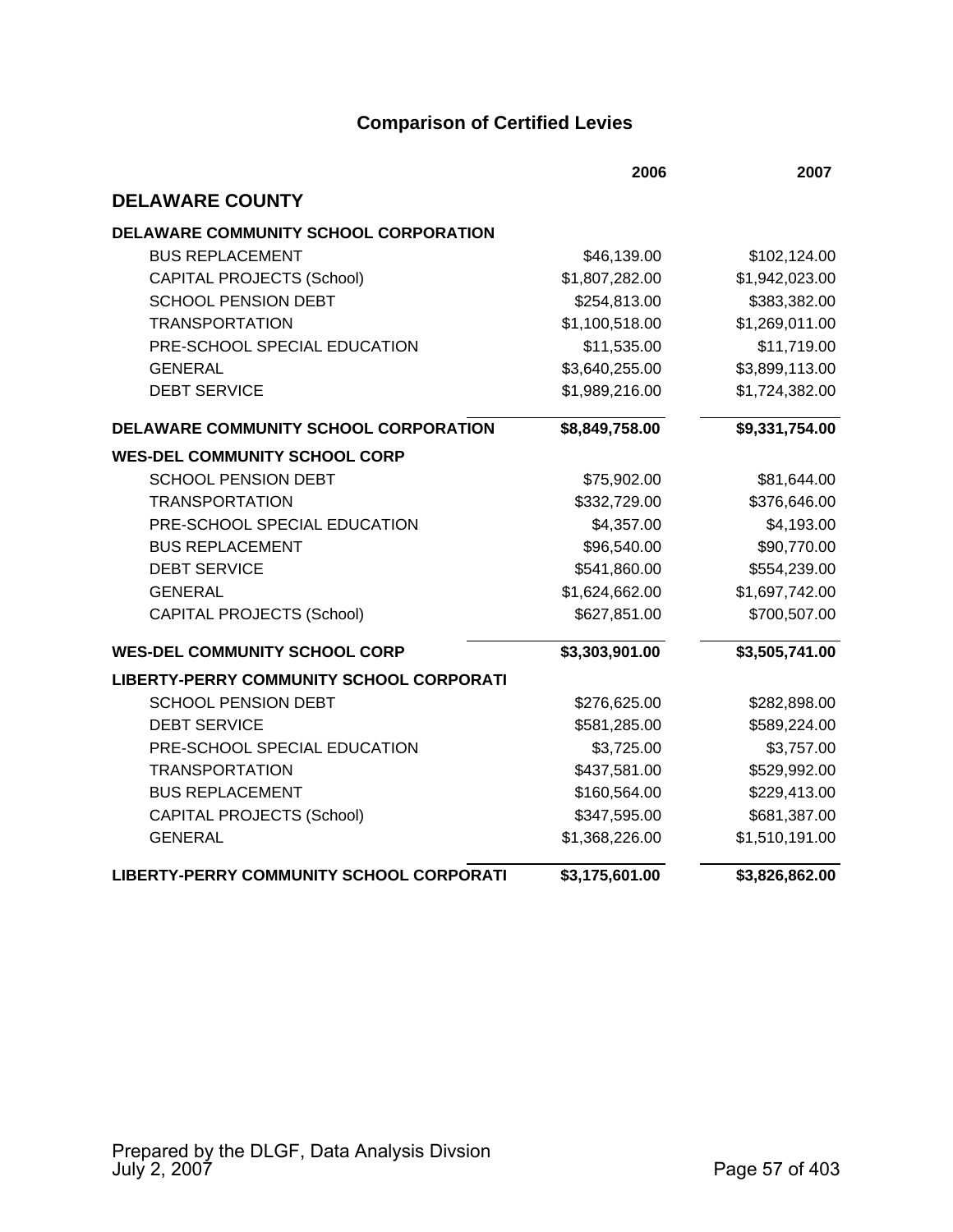|                                                 | 2006           | 2007           |
|-------------------------------------------------|----------------|----------------|
| <b>DELAWARE COUNTY</b>                          |                |                |
| <b>COWAN COMMUNITY SCHOOL CORPORATION</b>       |                |                |
| <b>SCHOOL PENSION DEBT</b>                      | \$63,452.00    | \$62,174.00    |
| <b>GENERAL</b>                                  | \$948,266.00   | \$991,931.00   |
| <b>DEBT SERVICE</b>                             | \$868,951.00   | \$824,007.00   |
| <b>CAPITAL PROJECTS (School)</b>                | \$351,528.00   | \$323,494.00   |
| <b>TRANSPORTATION</b>                           | \$240,972.00   | \$277,746.00   |
| PRE-SCHOOL SPECIAL EDUCATION                    | \$2,422.00     | \$2,444.00     |
| <b>BUS REPLACEMENT</b>                          | \$1,453.00     | \$66,246.00    |
| <b>COWAN COMMUNITY SCHOOL CORPORATION</b>       | \$2,477,044.00 | \$2,548,042.00 |
| <b>MT. PLEASANT TOWNSHIP COMMUNITY SCHOOL C</b> |                |                |
| <b>DEBT SERVICE</b>                             | \$1,454,803.00 | \$1,513,627.00 |
| <b>BUS REPLACEMENT</b>                          | \$251,402.00   | \$197,457.00   |
| <b>TRANSPORTATION</b>                           | \$1,133,157.00 | \$1,201,721.00 |
| <b>CAPITAL PROJECTS (School)</b>                | \$1,545,998.00 | \$1,878,357.00 |
| PRE-SCHOOL SPECIAL EDUCATION                    | \$13,556.00    | \$13,835.00    |
| <b>GENERAL</b>                                  | \$4,186,334.00 | \$4,554,087.00 |
| <b>SCHOOL PENSION DEBT</b>                      | \$436,872.00   | \$453,396.00   |
| MT. PLEASANT TOWNSHIP COMMUNITY SCHOOL C        | \$9,022,122.00 | \$9,812,480.00 |
| <b>DALEVILLE COMMUNITY SCHOOLS</b>              |                |                |
| <b>CAPITAL PROJECTS (School)</b>                | \$403,128.00   | \$423,796.00   |
| PRE-SCHOOL SPECIAL EDUCATION                    | \$3,192.00     | \$3,225.00     |
| <b>BUS REPLACEMENT</b>                          | \$38,610.00    | \$35,478.00    |
| <b>TRANSPORTATION</b>                           | \$276,808.00   | \$306,720.00   |
| <b>GENERAL</b>                                  | \$1,221,089.00 | \$1,344,601.00 |
| <b>DEBT SERVICE</b>                             | \$435,962.00   | \$895,003.00   |
| <b>SCHOOL PENSION DEBT</b>                      | \$58,675.00    | \$97,402.00    |
| <b>DALEVILLE COMMUNITY SCHOOLS</b>              | \$2,437,464.00 | \$3,106,225.00 |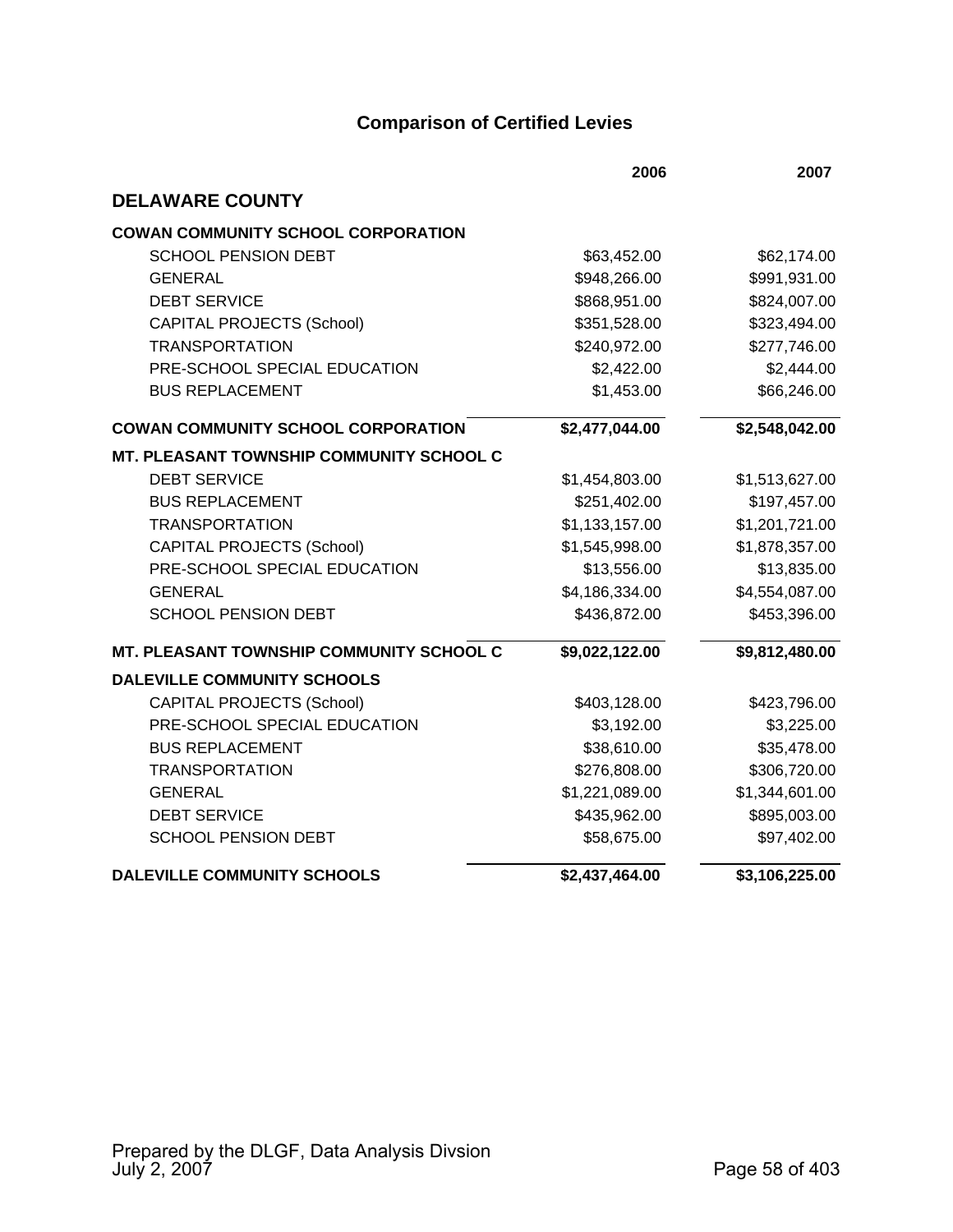|                                     | 2006            | 2007            |
|-------------------------------------|-----------------|-----------------|
| <b>DELAWARE COUNTY</b>              |                 |                 |
| MUNCIE COMMUNITY SCHOOL CORPORATION |                 |                 |
| <b>CAPITAL PROJECTS (School)</b>    | \$6,046,451.00  | \$6,388,107.00  |
| <b>TRANSPORTATION</b>               | \$3,136,765.00  | \$3,288,112.00  |
| <b>DEBT SERVICE</b>                 | \$3,623,637.00  | \$8,829,697.00  |
| <b>BUS REPLACEMENT</b>              | \$0.00          | \$43,110.00     |
| <b>GENERAL</b>                      | \$15,822,381.00 | \$15,844,858.00 |
| PRE-SCHOOL SPECIAL EDUCATION        | \$46,185.00     | \$45,069.00     |
| <b>SCHOOL PENSION DEBT</b>          | \$715,875.00    | \$721,112.00    |
| MUNCIE COMMUNITY SCHOOL CORPORATION | \$29,391,294.00 | \$35,160,065.00 |
| <b>MUNCIE PUBLIC LIBRARY</b>        |                 |                 |
| <b>GENERAL</b>                      | \$3,555,284.00  | \$3,874,548.00  |
| <b>RAINY DAY</b>                    | \$0.00          | \$0.00          |
| <b>LIBRARY IMPROVEMENT RESERVE</b>  | \$0.00          | \$0.00          |
| <b>LIBRARY CAPITAL PROJECTS</b>     | \$38,556.00     | \$0.00          |
| <b>MUNCIE PUBLIC LIBRARY</b>        | \$3,593,840.00  | \$3,874,548.00  |
| YORKTOWN - MT PLEASANT LIBRARY      |                 |                 |
| <b>GENERAL</b>                      | \$365,037.00    | \$380,547.00    |
| <b>RAINY DAY</b>                    | \$0.00          | \$0.00          |
| YORKTOWN - MT PLEASANT LIBRARY      | \$365,037.00    | \$380,547.00    |
| <b>MUNCIE SANITARY</b>              |                 |                 |
| SPECL SANITARY GENERAL              | \$5,871,670.00  | \$6,503,356.00  |
| SPECL SANITARY CUMULATIVE BLDG      | \$917,730.00    | \$930,357.00    |
| <b>MUNCIE SANITARY</b>              | \$6,789,400.00  | \$7,433,713.00  |
| <b>MUNCIE PUBLIC TRANSPORTATION</b> |                 |                 |
| SPECL TRANSPORTATION GEN            | \$2,881,534.00  | \$3,512,222.00  |
| <b>MUNCIE PUBLIC TRANSPORTATION</b> | \$2,881,534.00  | \$3,512,222.00  |
| <b>DELAWARE AIRPORT</b>             |                 |                 |
| <b>SPECL AIRPORT GENERAL</b>        | \$301,067.00    | \$332,445.00    |
| SPECL AIRPORT CUML BLDG             | \$203,220.00    | \$211,201.00    |
| <b>DELAWARE AIRPORT</b>             | \$504,287.00    | \$543,646.00    |